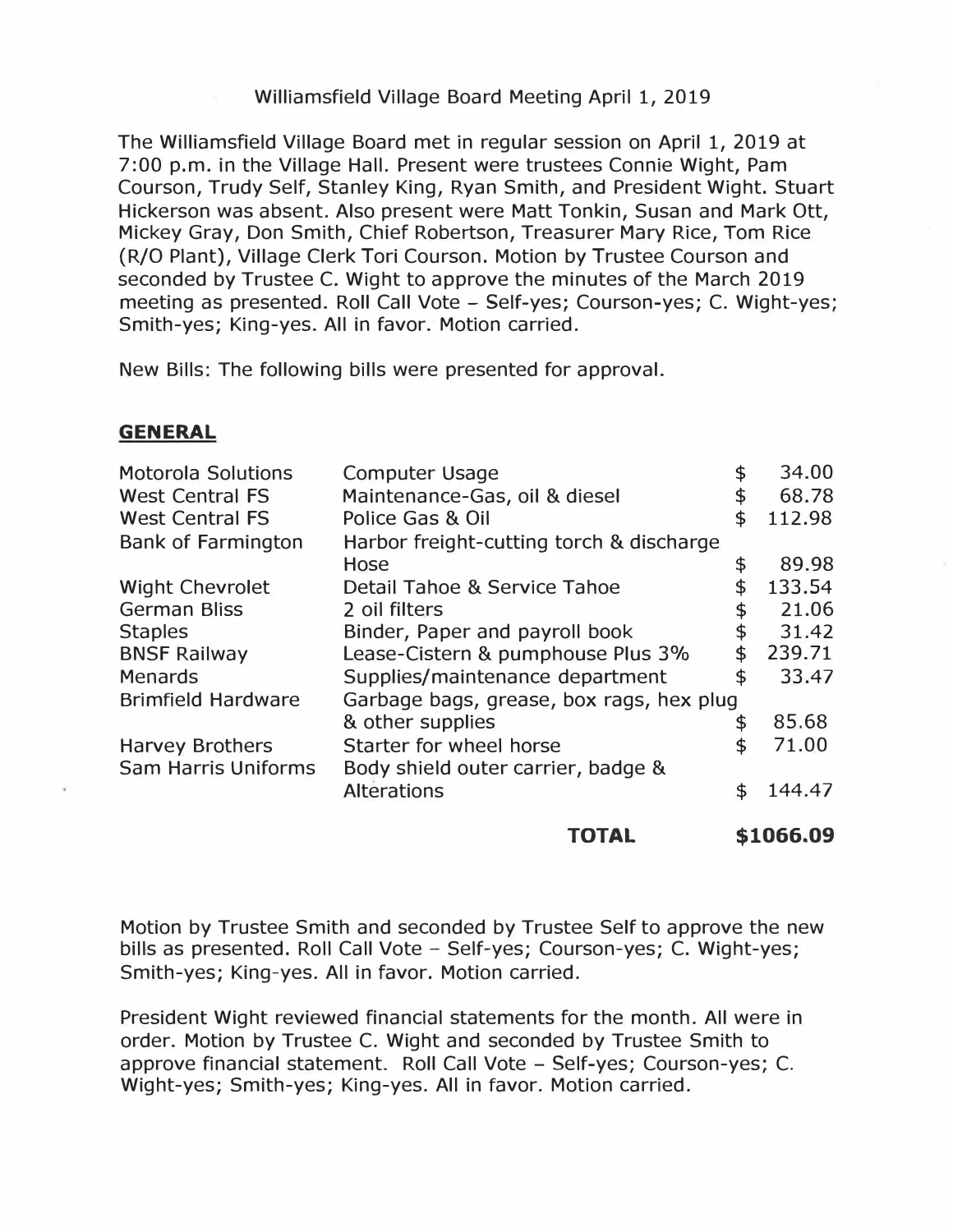**Public Comment- Treasurer Mary Rice stated that the Police Department needed a new computer monitor and so she donated her desktop monitor she was no longer using.** 

Correspondence-N/A

**Street Report-There is a home near 180 that the high water is draining towards the home. The maintenance department discussed installing a small ditch. They are going to clean out the culverts; the one near the school needs extra attention, lay gravel where needed and list the sidewalks that need raised.** 

**Police Report: The following calls for service were handled by the police department for the month of March:** 

| Report on file                |
|-------------------------------|
| <b>Medical</b>                |
| No report                     |
| Report on file (county)       |
| Report on file (arrest)       |
| Follow up                     |
| County animal control handled |
|                               |

## **Citations issued in March:**

| <b>Violations</b>           | <b>Citations</b> | Warnings |
|-----------------------------|------------------|----------|
| Seatbelt<br>Speeding        |                  | 0        |
| Disobeyed Stop Sign         |                  | 0        |
| <b>Ordinance Violations</b> |                  |          |
| Other                       |                  |          |

**Park Report: At the March meeting, the Annual meeting was held in which specifics were decided and officers were elected. Goals for** the **coming year were discussed. There is an event planned for Saturday, April 27-Julie Strom Frisbee Toss at Doubet-Benjamin Park disc golf course. From 10:00 to noon for high school students and adults and at 12:00 to 2:00 for kids, middle school and younger. Prizes for winners will be offered. Frisbees will also be available for any interested beginner disc golfers. Proceeds will go towards the new Food Pantry. The date for the spring work day was tabled until the April meeting.**